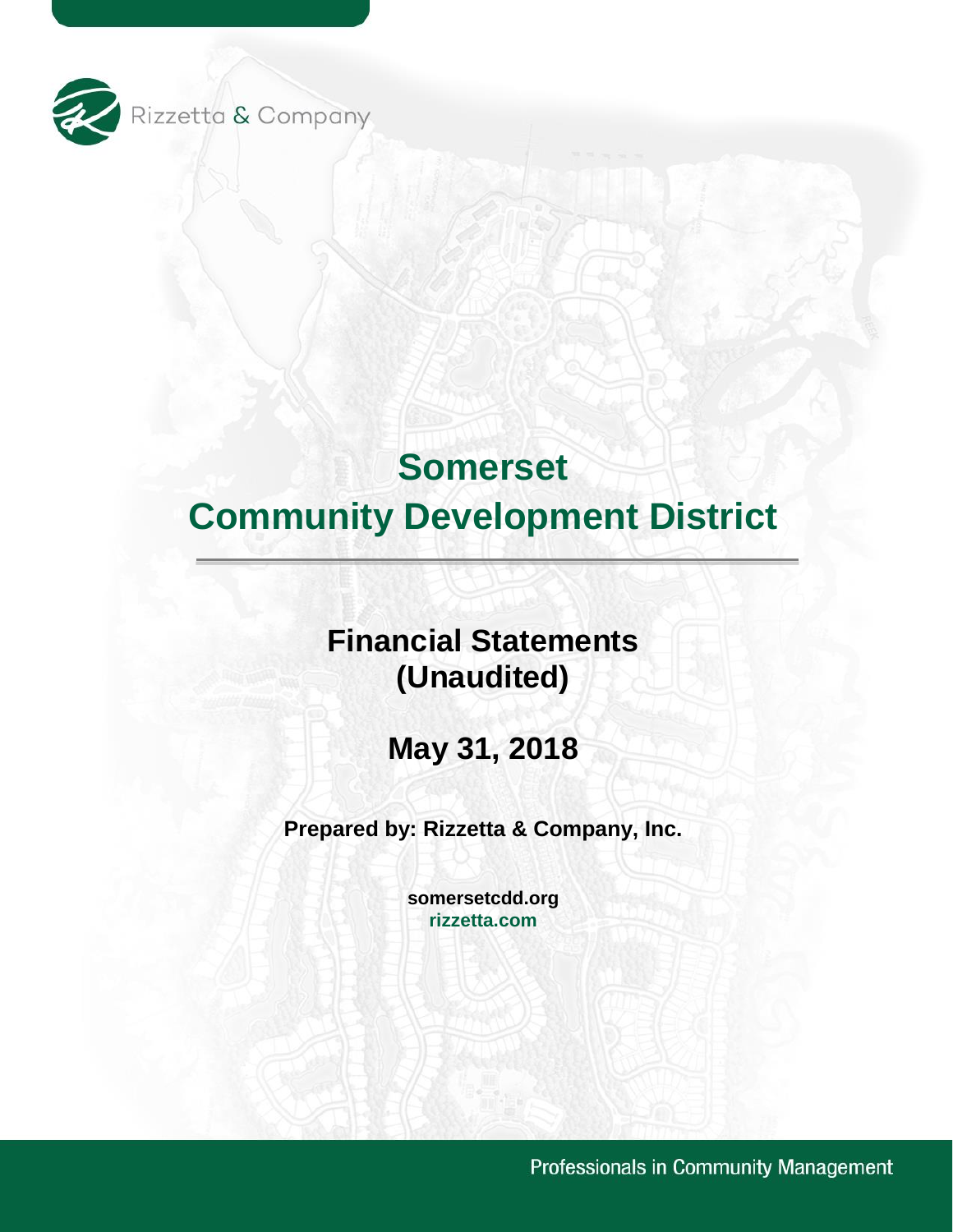## Balance Sheet

#### As of 5/31/2018 (In Whole Numbers)

|                                    | General Fund | <b>Reserve Fund</b> | Debt Service<br>Fund | Total<br>Governmental<br>Funds | General Fixed<br><b>Assets Account</b><br>Group | General<br>Long-Term Debt<br><b>Account Group</b> |
|------------------------------------|--------------|---------------------|----------------------|--------------------------------|-------------------------------------------------|---------------------------------------------------|
|                                    |              |                     |                      |                                |                                                 |                                                   |
| Assets                             |              |                     |                      |                                |                                                 |                                                   |
| Cash In Bank                       | 515,406      | $\mathbf{0}$        | $\mathbf{0}$         | 515,406                        | $\Omega$                                        | $\Omega$                                          |
| Investments                        | 175,218      | $\overline{0}$      | 1,258,234            | 1,433,452                      | 0                                               | 0                                                 |
| <b>Investments--Reserves</b>       | $\Omega$     | 312,937             | $\overline{0}$       | 312,937                        | 0                                               | $\theta$                                          |
| <b>Accounts Receivable</b>         | 2,540        | 0                   | 5,153                | 7,693                          | $\theta$                                        | $\Omega$                                          |
| Prepaid Expenses                   | 0            | $\theta$            | $\Omega$             | $\Omega$                       | 0                                               | $\Omega$                                          |
| Due From Other Funds               | 0            | 150,000             | 184,421              | 334,421                        | $\theta$                                        | $\Omega$                                          |
| Amount Available in Debt Service   | 0            | $\Omega$            | $\Omega$             | $\Omega$                       | $\Omega$                                        | 1,447,807                                         |
| Amount To Be Provided Debt Service | 0            | 0                   | $\overline{0}$       | $\Omega$                       | $\Omega$                                        | 11,947,193                                        |
| <b>Fixed Assets</b>                | 0            | 0                   | $\boldsymbol{0}$     | $\overline{0}$                 | 10,915,039                                      | $\theta$                                          |
| <b>Total Assets</b>                | 693,165      | 462,937             | 1,447,807            | 2,603,909                      | 10,915,039                                      | 13,395,000                                        |
| Liabilities                        |              |                     |                      |                                |                                                 |                                                   |
| <b>Accounts Payable</b>            | 6,273        | $\overline{0}$      | $\theta$             | 6,273                          | $\Omega$                                        | 0                                                 |
| <b>Accrued Expenses Payable</b>    | 18,100       | $\Omega$            | $\Omega$             | 18,100                         | 0                                               |                                                   |
| Due To Other Funds                 | 334,421      | 0                   | $\overline{0}$       | 334,421                        |                                                 | $\Omega$                                          |
| Other Bonds Payable                | 0            | $\Omega$            | $\boldsymbol{0}$     | $\Omega$                       | $\Omega$                                        | 0                                                 |
| Revenue Bonds Payable--Long Term   | $\Omega$     | $\mathbf{0}$        | $\boldsymbol{0}$     | $\Omega$                       | $\overline{0}$                                  | 13,395,000                                        |
| <b>Total Liabilities</b>           | 358,794      | $\Omega$            | $\theta$             | 358,794                        | $\Omega$                                        | 13,395,000                                        |
| Fund Equity & Other Credits        |              |                     |                      |                                |                                                 |                                                   |
| <b>Beginning Fund Balance</b>      | 84,907       | 311,275             | 1,445,663            | 1,841,846                      | 10,915,039                                      | $\overline{0}$                                    |
| Net Change in Fund Balance         | 249,463      | 151,662             | 2,144                | 403,270                        | $\theta$                                        | $\overline{0}$                                    |
| Total Fund Equity & Other Credits  | 334,371      | 462,937             | 1,447,807            | 2,245,115                      | 10,915,039                                      | $\overline{0}$                                    |
| Total Liabilities & Fund Equity    | 693,165      | 462,937             | 1,447,807            | 2,603,909                      | 10,915,039                                      | 13,395,000                                        |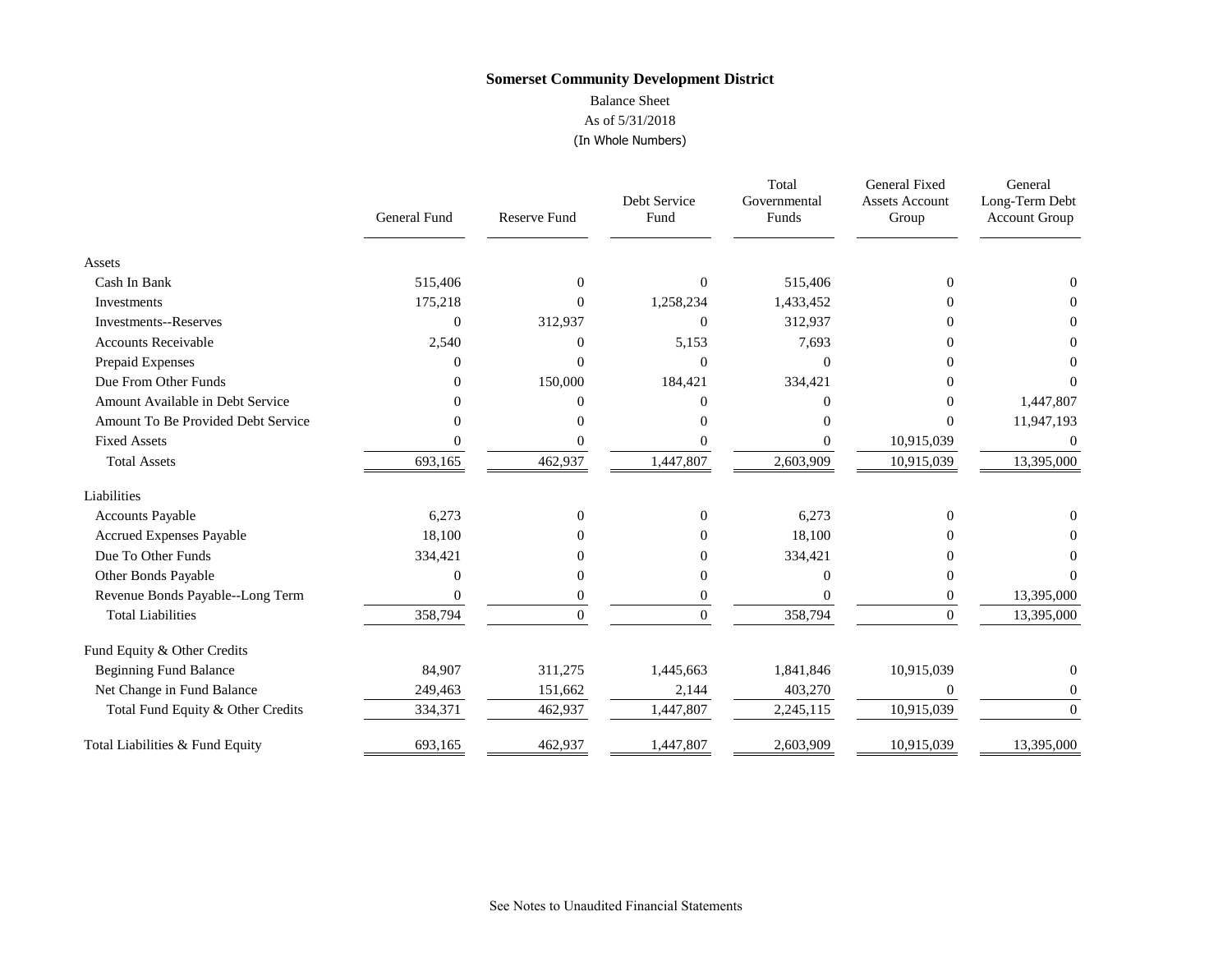Statement of Revenues and Expenditures 001 - General Fund From 10/1/2017 Through 5/31/2018 (In Whole Numbers)

|                                                    | Annual Budget    | <b>YTD Budget</b> | <b>YTD</b> Actual | <b>YTD</b> Variance | Percent Annual<br><b>Budget Remaining</b> |
|----------------------------------------------------|------------------|-------------------|-------------------|---------------------|-------------------------------------------|
| Revenues                                           |                  |                   |                   |                     |                                           |
| <b>Interest Earnings</b>                           |                  |                   |                   |                     |                                           |
| <b>Interest Earnings</b>                           | $\boldsymbol{0}$ | $\boldsymbol{0}$  | 94                | 94                  | 0.00%                                     |
| <b>Special Assessments</b>                         |                  |                   |                   |                     |                                           |
| Tax Roll                                           | 149,747          | 149,747           | 150,564           | 817                 | (0.54)%                                   |
| Off Roll                                           | 267,028          | 267,028           | 267,660           | 632                 | (0.23)%                                   |
| <b>Total Revenues</b>                              | 416,775          | 416,775           | 418,318           | 1,543               | (0.37)%                                   |
| Expenditures                                       |                  |                   |                   |                     |                                           |
| Legislative                                        |                  |                   |                   |                     |                                           |
| Supervisor Fees                                    | 2,400            | 1,600             | $\boldsymbol{0}$  | 1,600               | 100.00%                                   |
| Financial & Administrative                         |                  |                   |                   |                     |                                           |
| <b>Administrative Services</b>                     | 4,500            | 3,000             | 3,000             | $\mathbf{0}$        | 33.33%                                    |
| District Management                                | 25,700           | 17,133            | 17,133            | $\Omega$            | 33.33%                                    |
| District Engineer                                  | 3,600            | 2,400             | 5,400             | (3,000)             | $(50.00)\%$                               |
| Disclosure Report                                  | 500              | 500               | 1,500             | (1,000)             | $(200.00)\%$                              |
| <b>Trustees Fees</b>                               | 6,500            | 5,417             | 4,469             | 948                 | 31.24%                                    |
| Financial & Revenue Collections                    | 10,000           | 8,333             | 8,333             | $\mathbf{0}$        | 16.66%                                    |
| <b>Accounting Services</b>                         | 17,000           | 11,333            | 11,333            | $\mathbf{0}$        | 33.33%                                    |
| <b>Auditing Services</b>                           | 3,200            | $\mathbf{0}$      | 23                | (23)                | 99.28%                                    |
| Arbitrage Rebate Calculation                       | 650              | 650               | $\boldsymbol{0}$  | 650                 | 100.00%                                   |
| Travel                                             | 500              | 333               | $\overline{0}$    | 333                 | 100.00%                                   |
| Public Officials Liability Insurance               | 5,000            | 5,000             | 2,750             | 2,250               | 45.00%                                    |
| Miscellaneous Fees                                 | 750              | 500               | $\boldsymbol{0}$  | 500                 | 100.00%                                   |
| <b>Legal Advertising</b>                           | 1,800            | 1,200             | $\overline{0}$    | 1,200               | 100.00%                                   |
| Dues, Licenses & Fees                              | 175              | 175               | 175               | $\mathbf{0}$        | 0.00%                                     |
| Website Hostin, Maintenence,<br>Backup (and EMail) | 2,600            | 1,733             | 800               | 933                 | 69.23%                                    |
| Legal Counsel                                      |                  |                   |                   |                     |                                           |
| <b>District Counsel</b>                            | 14,000           | 9,333             | 3,706             | 5,627               | 73.52%                                    |
| <b>Electric Utility Services</b>                   |                  |                   |                   |                     |                                           |
| <b>Street Lights</b>                               | 27,000           | 18,000            | $\overline{0}$    | 18,000              | 100.00%                                   |
| Utility-Irrigation                                 | 7,500            | 5,000             | 4,263             | 737                 | 43.15%                                    |
| Stormwater Control                                 |                  |                   |                   |                     |                                           |
| Stormwater System Maintenance                      | 5,000            | 3,333             | $\boldsymbol{0}$  | 3,333               | 100.00%                                   |
| Lake/Pond Bank Maintenance                         | 5,000            | 3,333             | 280               | 3,053               | 94.40%                                    |
| Miscellaneous Expense/Pond Liner<br>Repair         | 2,500            | 1,667             | $\overline{0}$    | 1,667               | 100.00%                                   |
| <b>Aquatic Plant Replacement</b>                   | 3,600            | 2,400             | $\boldsymbol{0}$  | 2,400               | 100.00%                                   |
| Other Physical Environment                         |                  |                   |                   |                     |                                           |
| General Liability Insurance                        | 6,500            | 6,500             | 5,050             | 1,450               | 22.30%                                    |
| Landscape Maintenance                              | 95,000           | 63,333            | 64,236            | (903)               | 32.38%                                    |
| <b>Irrigation Repairs</b>                          | 6,000            | 4,000             | 3,650             | 350                 | 39.17%                                    |
| Irrigation System Supply Pump<br>Maintenance       | 6,000            | 4,000             | 3,785             | 215                 | 36.91%                                    |
| Ornamental Lighting & Maintenance                  | 500              | 333               | $\boldsymbol{0}$  | 333                 | 100.00%                                   |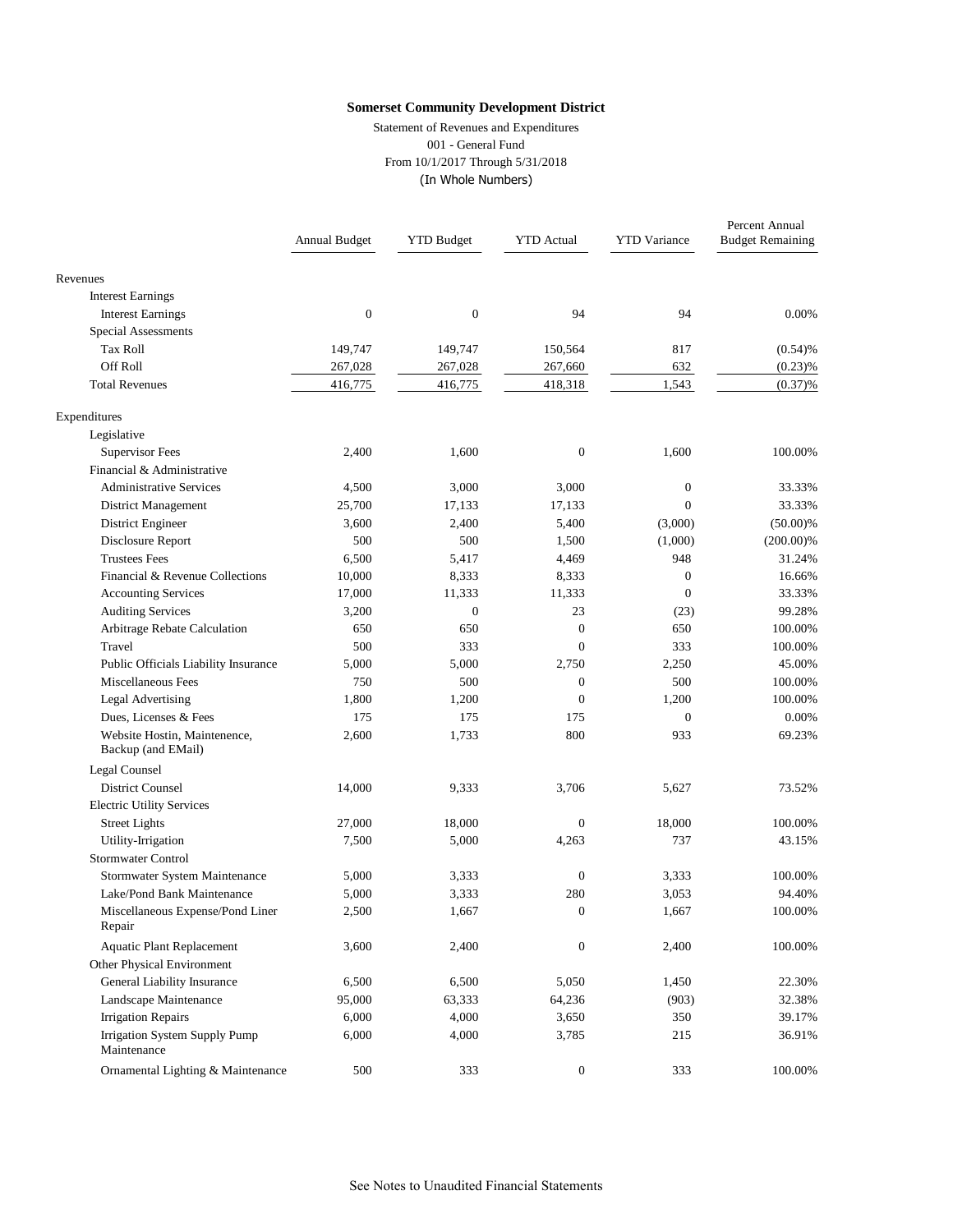Statement of Revenues and Expenditures 001 - General Fund From 10/1/2017 Through 5/31/2018 (In Whole Numbers)

|                                                                 | Annual Budget | <b>YTD Budget</b> | <b>YTD</b> Actual | <b>YTD</b> Variance | Percent Annual<br><b>Budget Remaining</b> |
|-----------------------------------------------------------------|---------------|-------------------|-------------------|---------------------|-------------------------------------------|
| Irrigation Well Maintenance and<br>Repair                       | 3,600         | 2,400             | $\overline{0}$    | 2,400               | 100.00%                                   |
| Irrigation System-Feeder Pump<br>Maintenance                    | 1,000         | 667               | $\overline{0}$    | 667                 | 100.00%                                   |
| Irrigation System-Feeder Pump<br>Chemicals                      | 6,000         | 4,000             | 153               | 3,847               | 97.45%                                    |
| Pond Well Inspections NPDES                                     | 52,000        | 34,667            | 17,250            | 17,417              | 66.82%                                    |
| Landscape Replacement Plants,<br>Shrubs, Trees                  | 73,200        | 48,800            | $\Omega$          | 48,800              | 100.00%                                   |
| Landscape Miscellaneous Palm<br>Trees                           | 9,000         | 6,000             | $\overline{0}$    | 6,000               | 100.00%                                   |
| Landscape - Mulch                                               | 1,500         | 1,000             | $\overline{0}$    | 1,000               | 100.00%                                   |
| Road & Street Facilities                                        |               |                   |                   |                     |                                           |
| Street Light Decorative Light<br>Maintenance                    | 2,000         | 1,333             | 11,564            | (10, 231)           | $(478.21)\%$                              |
| Street/Parking Lot Sweeping                                     | 5,000         | 3,333             | $\mathbf{0}$      | 3,333               | 100.00%                                   |
| <b>Total Expenditures</b>                                       | 416,775       | 282,742           | 168,854           | 113,888             | 59.49%                                    |
| Excess of Revenue Over (Under)<br>Expenditures                  | $\mathbf{0}$  | 134,033           | 249,463           | 115,430             | 0.00%                                     |
| Excess of Rev./Other Sources Over<br>(Under) Expend./Other Uses | $\mathbf{0}$  | 134,033           | 249,463           | 115,430             | 0.00%                                     |
| Fund Balance Beginning of Period                                |               |                   |                   |                     |                                           |
|                                                                 | $\mathbf{0}$  | $\boldsymbol{0}$  | 84,907            | 84,907              | 0.00%                                     |
| Fund Balance End of Period                                      | $\mathbf{0}$  | 134,033           | 334,371           | 200,338             | 0.00%                                     |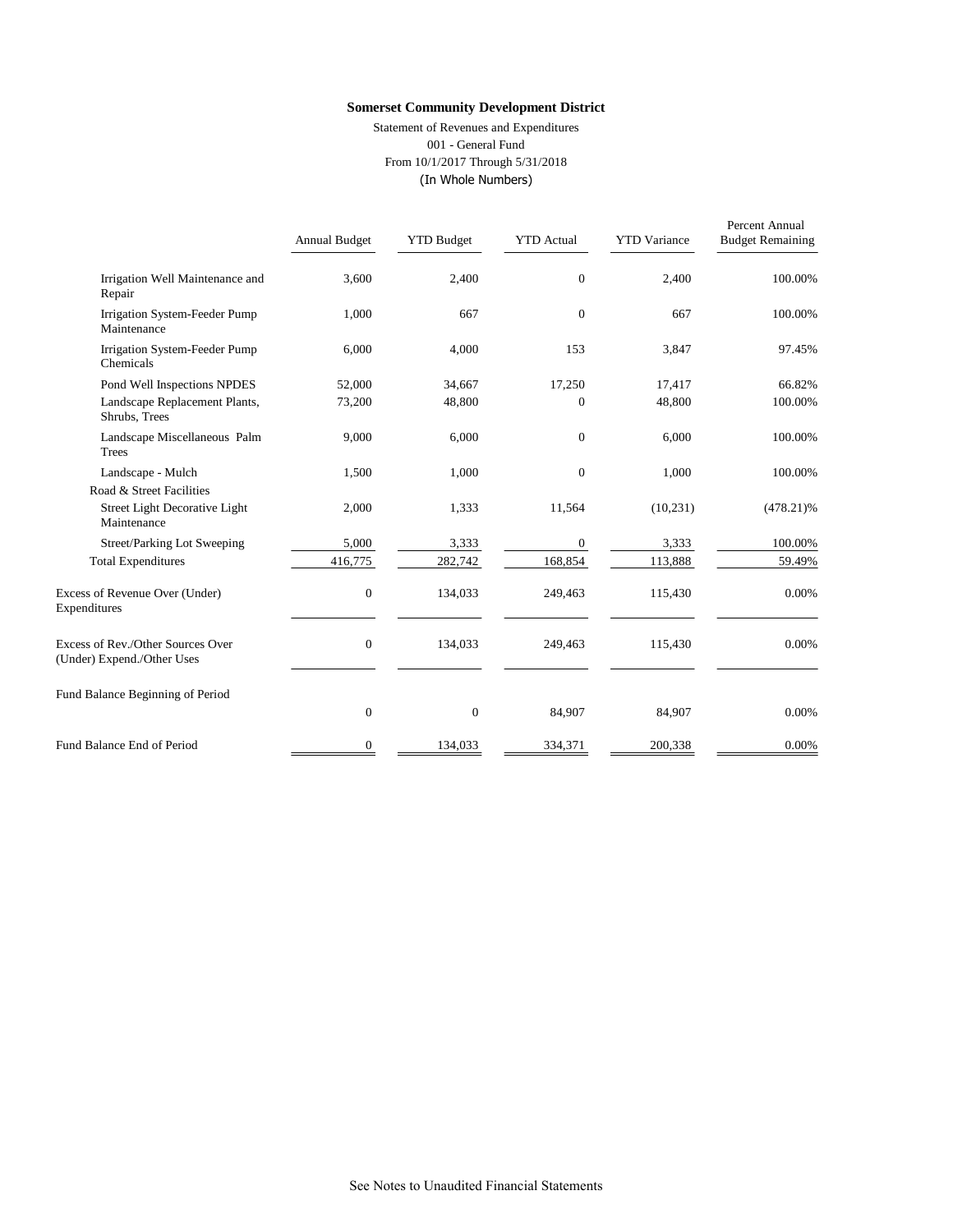Statement of Revenues and Expenditures 005 - Reserve Fund From 10/1/2017 Through 5/31/2018 (In Whole Numbers)

|                                                                 | <b>Annual Budget</b> | <b>Current Period</b><br>Actual | <b>Budget To</b><br><b>Actual Variance</b> | <b>Budget Percent</b><br>Remaining |
|-----------------------------------------------------------------|----------------------|---------------------------------|--------------------------------------------|------------------------------------|
| Revenues                                                        |                      |                                 |                                            |                                    |
| <b>Interest Earnings</b>                                        |                      |                                 |                                            |                                    |
| <b>Interest Earnings</b>                                        | $\overline{0}$       | 1,662                           | 1,662                                      | 0.00%                              |
| <b>Special Assessments</b>                                      |                      |                                 |                                            |                                    |
| <b>Tax Roll</b>                                                 | 80,000               | 80,000                          | 0                                          | 0.00%                              |
| <b>Off Roll</b>                                                 | 70,000               | 70,000                          | 0                                          | 0.00%                              |
| <b>Total Revenues</b>                                           | 150,000              | 151,662                         | 1,662                                      | 1.11%                              |
| Expenditures                                                    |                      |                                 |                                            |                                    |
| Contingency                                                     |                      |                                 |                                            |                                    |
| <b>Capital Reserves</b>                                         | 150,000              | 0                               | 150,000                                    | 100.00%                            |
| <b>Total Expenditures</b>                                       | 150,000              | $\Omega$                        | 150,000                                    | 100.00%                            |
| Excess of Revenue Over (Under)<br>Expenditures                  | $\boldsymbol{0}$     | 151,662                         | 151,662                                    | 0.00%                              |
| Excess of Rev./Other Sources Over<br>(Under) Expend./Other Uses | $\overline{0}$       | 151,662                         | 151,662                                    | 0.00%                              |
| Fund Balance, Beginning of Period                               |                      |                                 |                                            |                                    |
|                                                                 | $\boldsymbol{0}$     | 311,275                         | 311,275                                    | 0.00%                              |
| Fund Balance, End of Period                                     | 0                    | 462,937                         | 462,937                                    | 0.00%                              |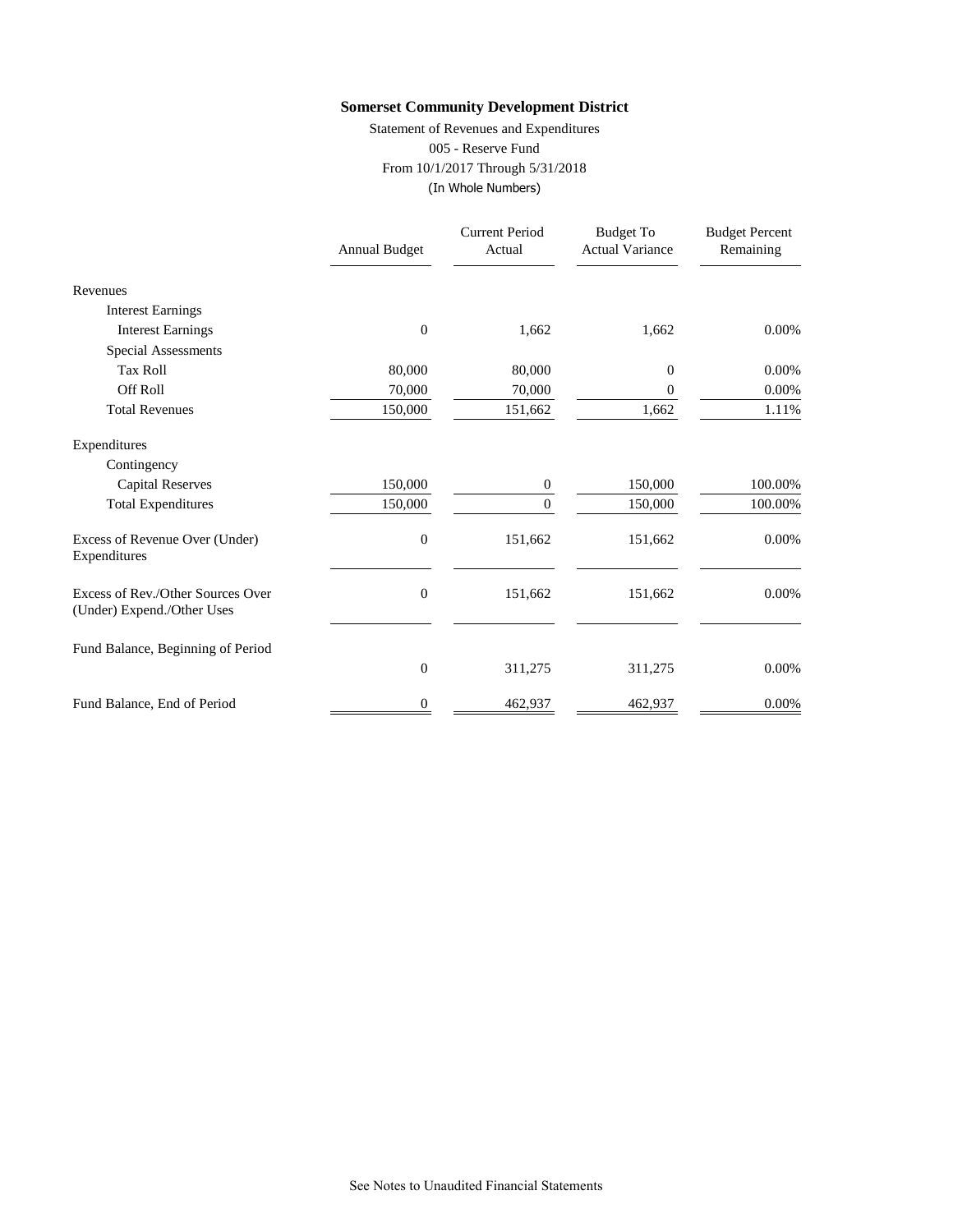Statement of Revenues and Expenditures 200 - Debt Service Fund From 10/1/2017 Through 5/31/2018 (In Whole Numbers)

|                                                                 | <b>Annual Budget</b> | <b>Current Period</b><br>Actual | <b>Budget To</b><br><b>Actual Variance</b> | <b>Budget Percent</b><br>Remaining |
|-----------------------------------------------------------------|----------------------|---------------------------------|--------------------------------------------|------------------------------------|
| Revenues                                                        |                      |                                 |                                            |                                    |
| <b>Interest Earnings</b>                                        |                      |                                 |                                            |                                    |
| <b>Interest Earnings</b>                                        | $\boldsymbol{0}$     | 11,581                          | 11,581                                     | 0.00%                              |
| Special Assessments                                             |                      |                                 |                                            |                                    |
| <b>Tax Roll</b>                                                 | 464,704              | 467,638                         | 2,934                                      | 0.63%                              |
| Off Roll                                                        | 684,855              | 684,855                         | 0                                          | 0.00%                              |
| <b>Total Revenues</b>                                           | 1,149,559            | 1,164,074                       | 14,515                                     | 1.26%                              |
| Expenditures                                                    |                      |                                 |                                            |                                    |
| Debt Service                                                    |                      |                                 |                                            |                                    |
| Interest                                                        | 749,559              | 731,930                         | 17,629                                     | 2.35%                              |
| Principal                                                       | 400,000              | 430,000                         | (30,000)                                   | (7.50)%                            |
| <b>Total Expenditures</b>                                       | 1,149,559            | 1,161,930                       | (12, 371)                                  | $(1.08)\%$                         |
| Excess of Revenue Over (Under)<br>Expenditures                  | $\boldsymbol{0}$     | 2,144                           | 2,144                                      | 0.00%                              |
| Excess of Rev./Other Sources Over<br>(Under) Expend./Other Uses | $\mathbf{0}$         | 2,144                           | 2,144                                      | 0.00%                              |
| Fund Balance, Beginning of Period                               |                      |                                 |                                            |                                    |
|                                                                 | $\mathbf{0}$         | 1,445,663                       | 1,445,663                                  | 0.00%                              |
| Fund Balance, End of Period                                     | 0                    | 1,447,807                       | 1,447,807                                  | 0.00%                              |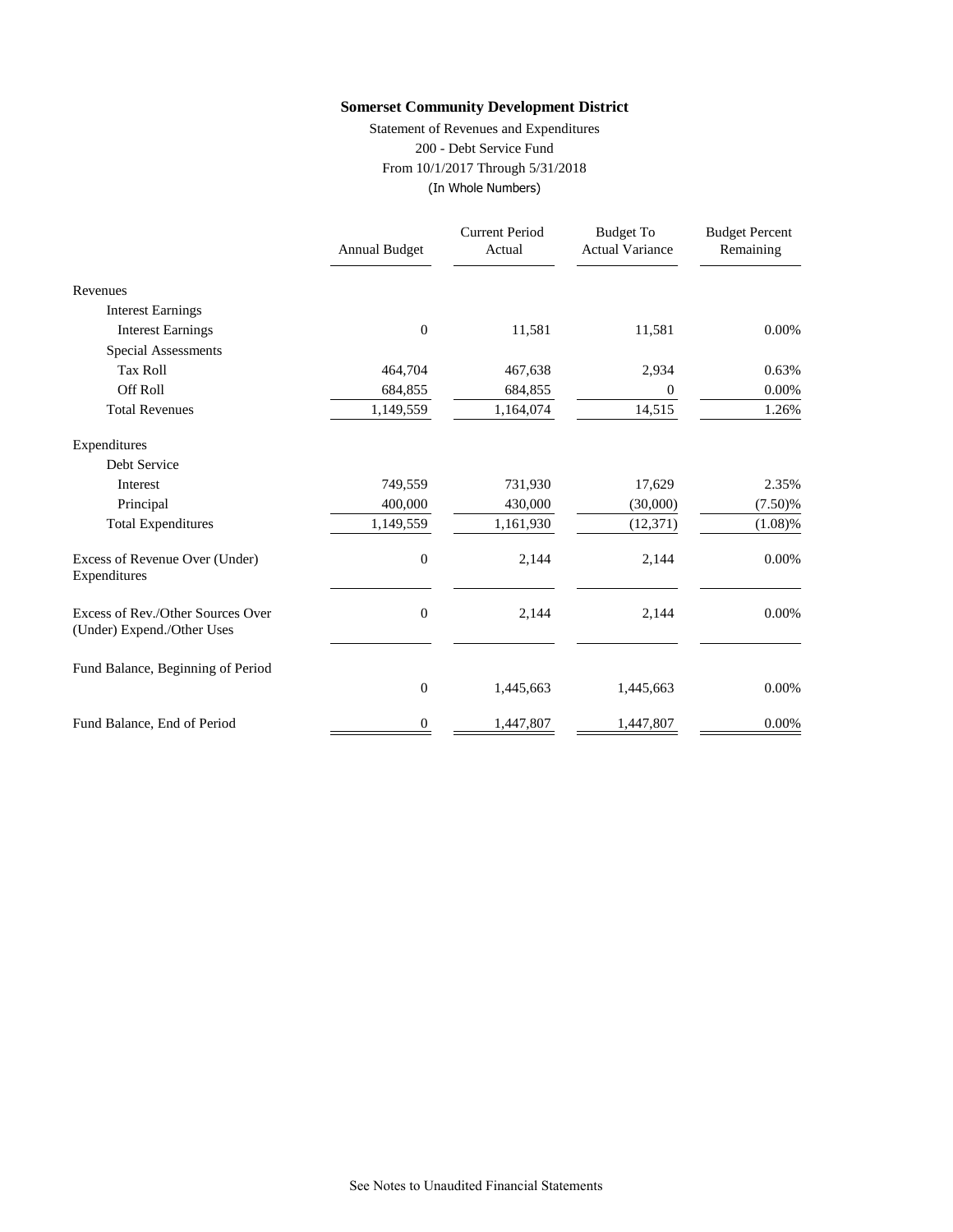#### **May 31, 2018 Somerset CDD Investment Summary**

| Account                                 | <b>Investment</b>                               | <b>Balance as of</b><br>May 31, 2018 |
|-----------------------------------------|-------------------------------------------------|--------------------------------------|
| The Bank of Tampa                       | Money Market Account                            | \$<br>175,218                        |
|                                         | <b>Total General Fund Investments</b>           | 175,218                              |
| The Bank of Tampa ICS - Capital Reserve |                                                 |                                      |
| First National Bank of Omaha            | Money Market Account                            | \$<br>67,876                         |
| First Tennessee Bank Nat'l Assn         | Money Market Account                            | 245,061                              |
|                                         | <b>Total Reserve Fund Investments</b>           | 312,937                              |
| US Bank Series 2005 Prepayment          | First American Treasury Obligation Fund Class Z | \$<br>28,611                         |
| US Bank Series 2005 Reserve             | First American Treasury Obligation Fund Class Z | 891,976                              |
| US Bank Series 2005 Revenue             | First American Treasury Obligation Fund Class Z | 337,647                              |
|                                         | <b>Total Debt Service Fund Investments</b>      | \$<br>1,258,234                      |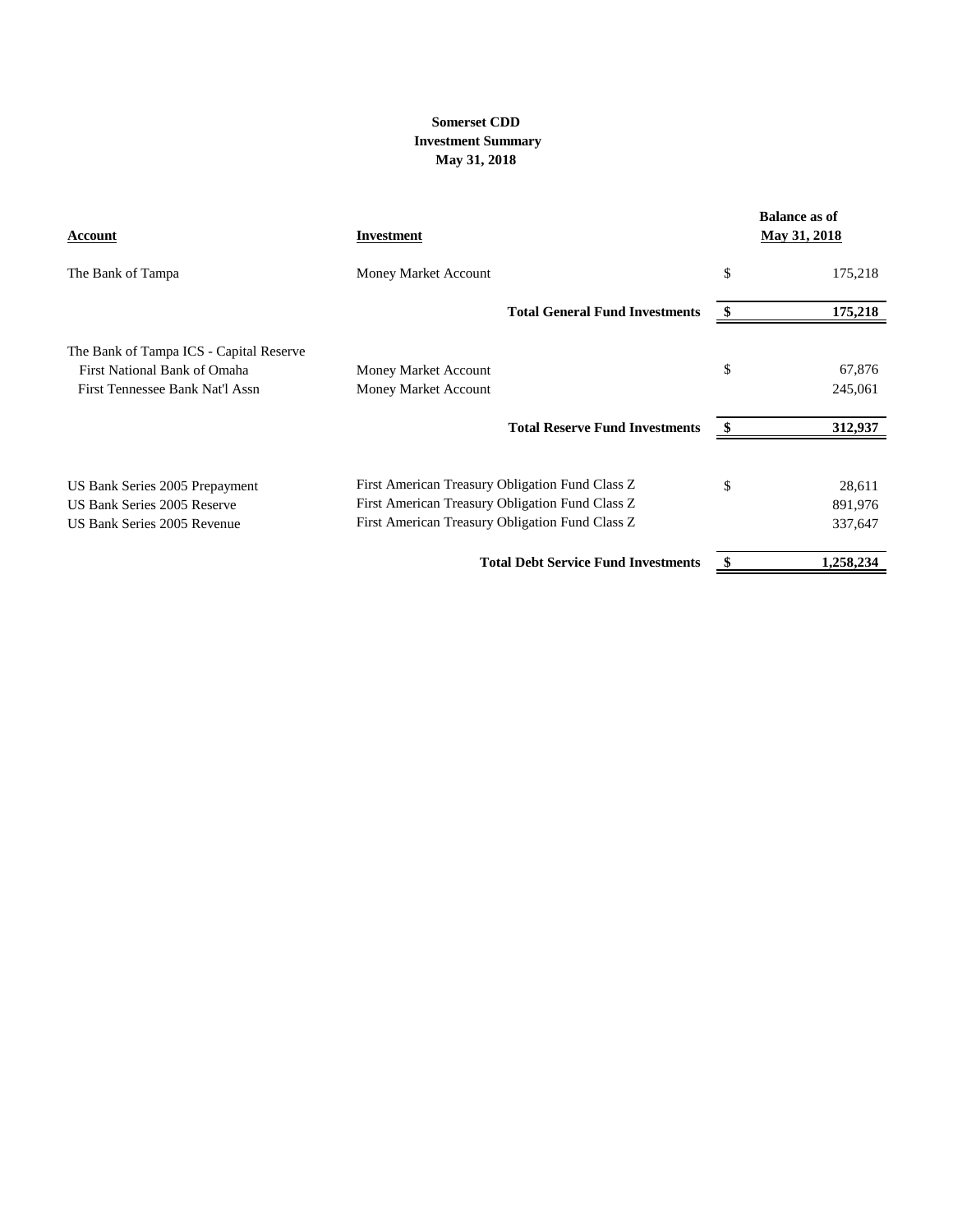#### 001 - General Fund From 5/1/2018 Through 5/31/2018 Summary A/R Ledger

| Invoice Date | Customer Name                      | Invoice Number | Current Balance |
|--------------|------------------------------------|----------------|-----------------|
| 10/1/2017    | <b>Walton County Tax Collector</b> | FY17-18        | 2.540.39        |
|              | Total 001 - General<br>Fund        |                | 2.540.39        |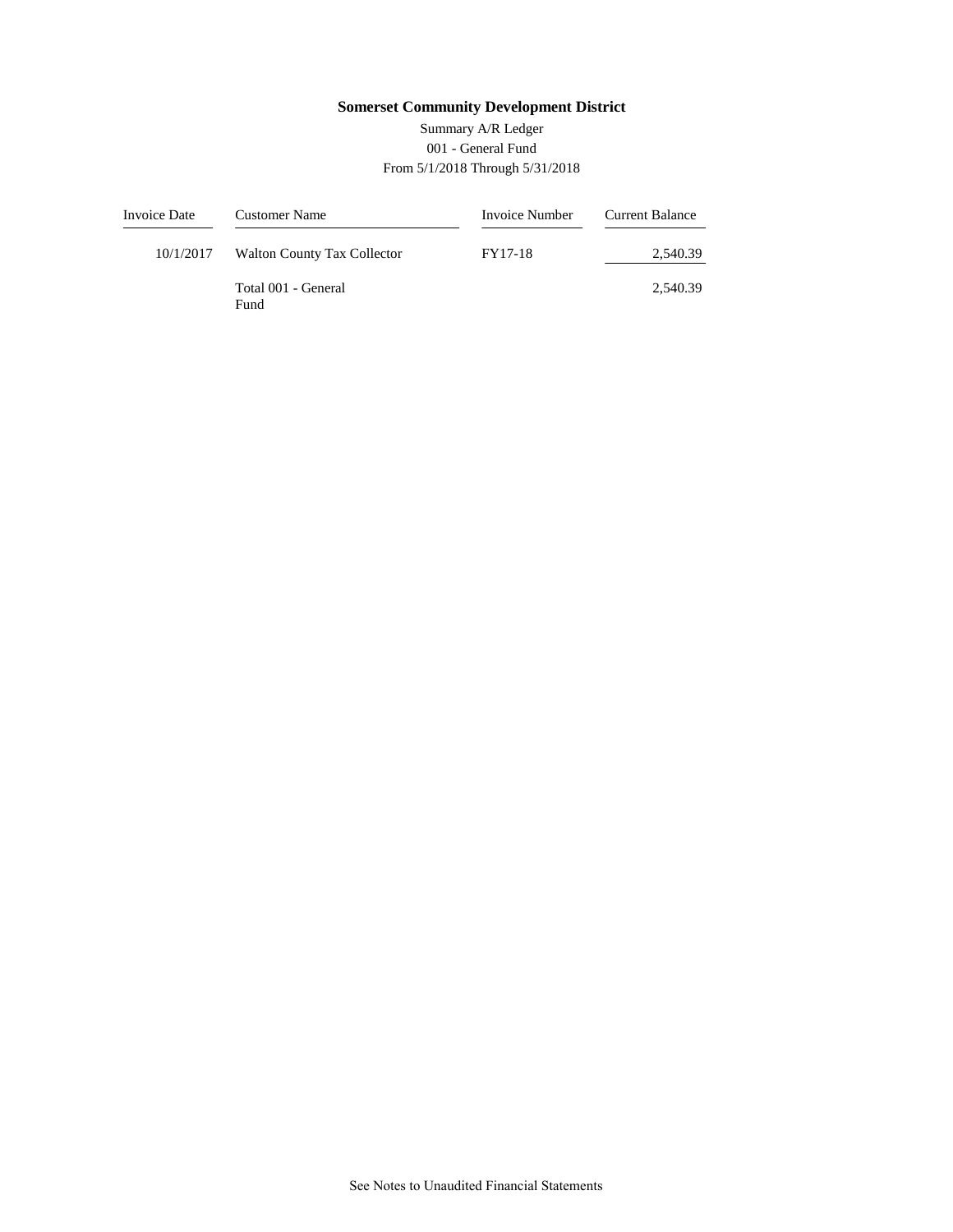#### 200 - Debt Service Fund From 5/1/2018 Through 5/31/2018 Summary A/R Ledger

 $\equiv$ 

| <b>Invoice Date</b>   | <b>Customer Name</b>               | Invoice Number | <b>Current Balance</b> |
|-----------------------|------------------------------------|----------------|------------------------|
| 10/1/2017             | <b>Walton County Tax Collector</b> | FY17-18        | 5,152.50               |
|                       | Total 200 - Debt<br>Service Fund   |                | 5,152.50               |
| <b>Report Balance</b> |                                    |                | 7,692.89               |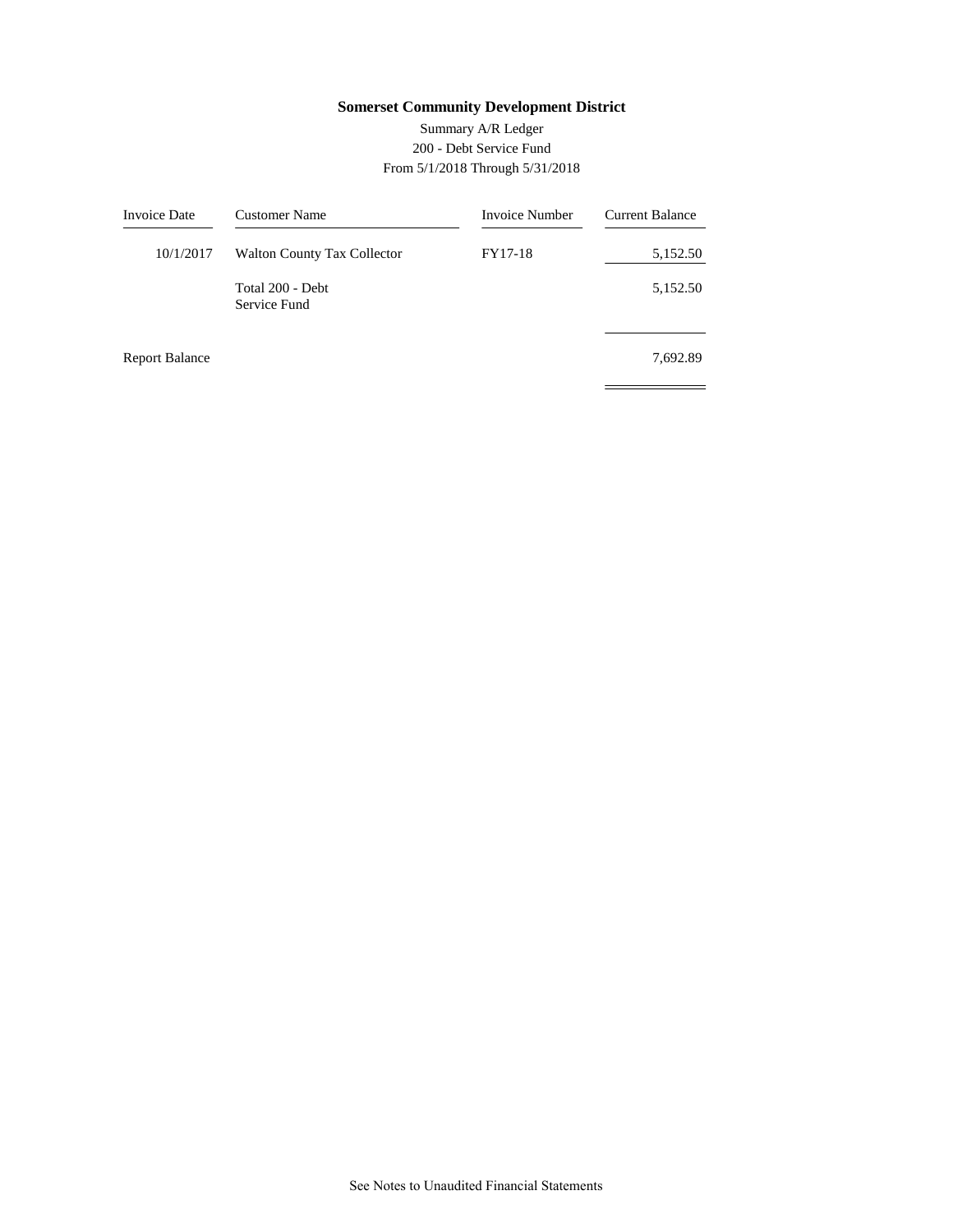Aged Payables by Invoice Date Aging Date - 5/1/2018 001 - General Fund From 5/1/2018 Through 5/31/2018

| Vendor Name                           | <b>Invoice Date</b> | <b>Invoice Number</b> | <b>Invoice Description</b>                                           | <b>Current Balance</b> |
|---------------------------------------|---------------------|-----------------------|----------------------------------------------------------------------|------------------------|
| Mills Supply                          | 5/8/2018            | 7041                  | <b>Pump Station Maintenance</b><br>05/18                             | 200.00                 |
| Innerlight Engineering<br>Corporation | 6/1/2018            | 3519                  | <b>Engineering Services</b>                                          | 4,275.00               |
| <b>Gulf Power Company</b>             | 6/4/2018            | 42245-97026 05/18     | 9954 E Cty Hwy 30A<br>Irrigation $05/18$                             | 344.00                 |
| <b>Gulf Power Company</b>             | 6/4/2018            | 89919-91030 05/18     | 9396 E Cty Hwy 30A<br>Irrigation $05/18$                             | 278.93                 |
| ALYS Beach Resort LLC                 | 6/8/2018            | 19268                 | Street Light Check And<br>Repair - Weekly Pump<br>Inspection $05/18$ | 1,175.00               |

Report Total Report Total 6,272.93

 $\qquad \qquad =$